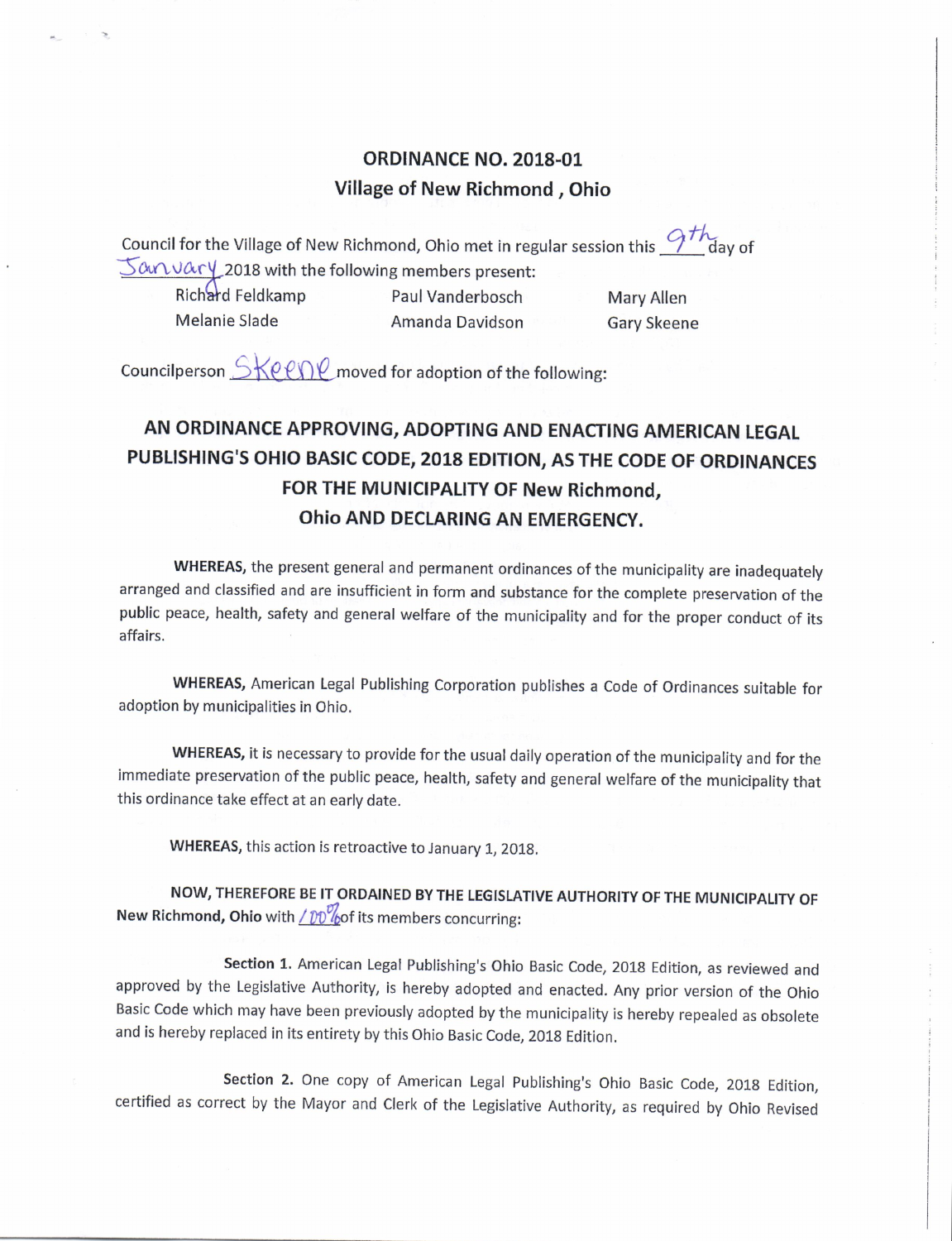Code § 731. 23, shall be kept in its initial form on file in the office of the Clerk of the municipality and retained as <sup>a</sup> permanent ordinance record of the municipality. The Clerk of the municipality is authorized and directed to publish <sup>a</sup> summary of all new matters contained in the Code of Ordinances as required by Ohio Revised Code § 731.23. Such summary is attached hereto and marked as "Exhibit A".

Section 3. All ordinances and resolutions or parts thereof which are in conflict or inconsistent with any provisions of the Ohio Basic Code, 2018 Edition, as adopted in Section 1 hereof, are hereby repealed as of the effective date of this ordinance, except as follows:

A) The enactment of the Ohio Basic Code, 2018 Edition, shall not be construed to affect a right or liability accrued or incurred under any legislative provision prior to the effective date of such enactment, or an action or proceeding for the enforcement of such right or liability. Such enactment shall not be construed to relieve any person from punishment for an act committed in violation of any such legislative provision, nor to affect an indictment or prosecution therefor. For such purposes, any such legislative provision shall continue in full force notwithstanding its repeal for the purpose of revision and codification.

B) The repeal provided above shall not take affect:

1) The grant or creation of a franchise, license, right, easement or privilege; 2) The purchase, sale, lease or transfer of property; 3) The appropriation or expenditure of money or promise or guarantee of payment; 4) The assumption of any contract or obligation: 5) The issuance and delivery of any bonds, obligations or other instruments of indebtedness; 6) The levy or imposition of taxes, assessments or charges; 7) The establishment, naming, vacating or grade level of any street or public way; 8) The dedication of property or plat approval; 9) The annexation or detachment of territory; 10) Any legislation enacted subsequent to the adoption of this ordinance. 11) Any legislation specifically superseding the provision of the Ohio Basic Code.

Section 4. Whenever reference is made in any documents, publications, or signs of the municipality, including but not limited to traffic tickets and traffic- control signs, to <sup>a</sup> section as it existed in <sup>a</sup> former edition of the Ohio Basic Code, the reference shall extend and apply to the section referred to as subsequently amended, revised, recodified, or renumbered.

Section 5. This ordinance is hereby declared to be an emergency measure necessary for the immediate preservation of the public peace, health, safety, or welfare of the residents of the Village of New Richmond. That the Village by a majority vote hereby dispenses with the requirement that this Ordinance be read on two separate days and hereby authorizes the adoption of the Ordinance upon its first reading. That this Ordinance shall be effective at the earliest date allowed by law.